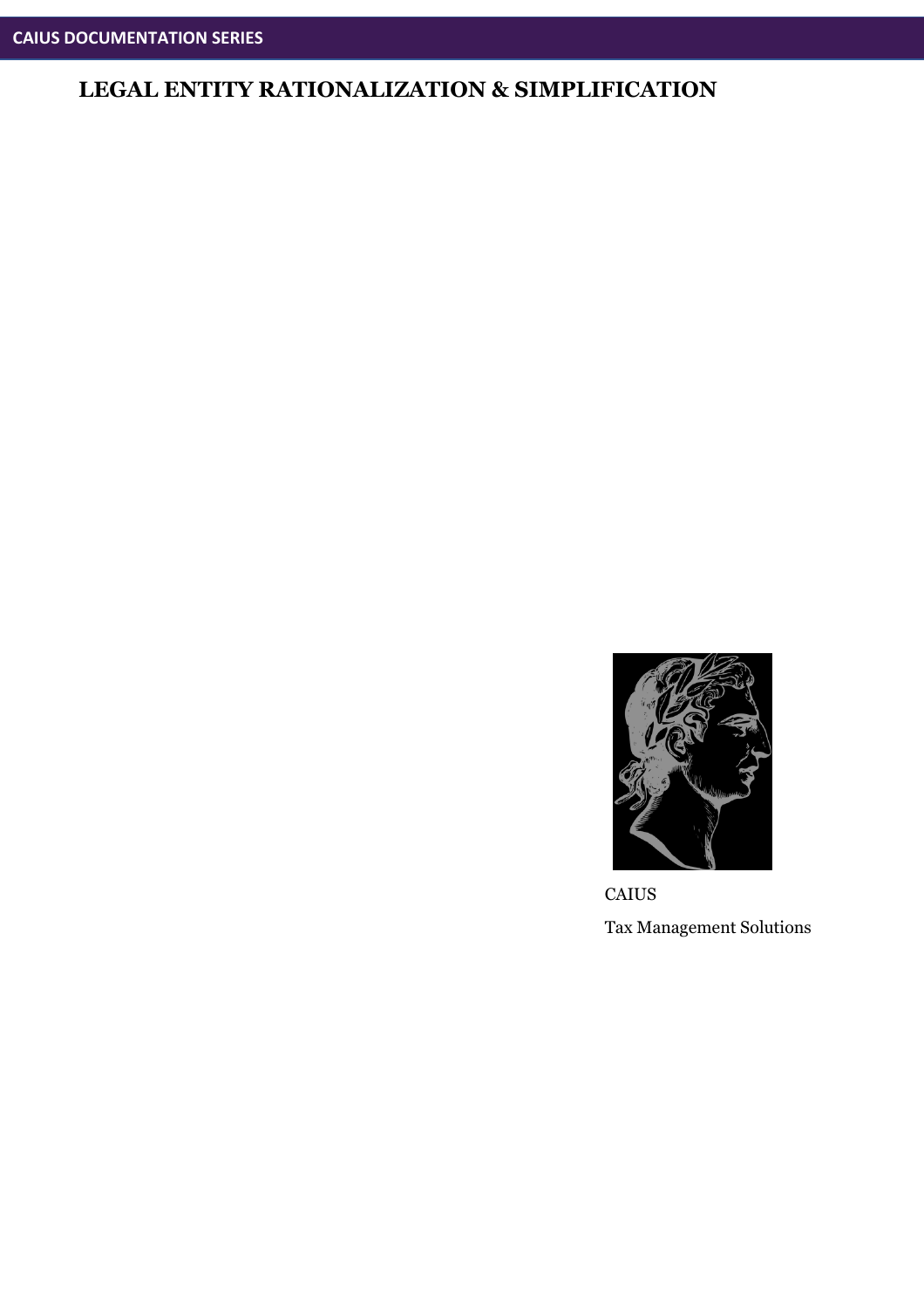Companies acquire other entities to expand their product portfolio an expand into geographies. Thus M&A creates complex multiple legal entities structure, facing operational challenges and increasing tax and regulatory expenses. Companies seeking to cut costs and create a more efficient organizational structure are taking a closer look at the potential benefits and risks of legal entity rationalization (LER).

#### *A successful LER initiative requires a well-organized and detailed plan and collaboration with operational leaders, and with legal, human relations, IT, finance, and tax teams*

- *Legal:*
- − Vendor, supplier, and key customer contract implications
- − Current or potential litigation
- Facility lease assignments or transfers
- *Tax*
- − Indirect tax implications (VAT, GST, sales/use, and property)
- − Direct tax implications (income, franchise, deferred tax, apportionment, and effective tax rate)
- Real estate transfer tax
- *Operations*
	- − Fleet registration, permit, and insurance policy transfers
	- − Customer and vendor contracts
	- Registrations to conduct business
- *IT*
- − Changes to ERP to reflect new legal entity structure
- − Historic data retention requirements for impacted entities
- − Changes to invoices, EDI, and other customer- facing docs
- *Finance*
	- − A/P, A/R, and invoicing process
	- − Customer and vendor account implications
	- − Management and financial reporting changes
- *HR*
- − Payroll migration and third-party support
- Employee transfer and successor employer implications
- Employee benefits and reporting
- *Sales and marketing*
	- − Website rebranding
	- − Customer contract notifications and approvals
	- − Updates to branded packaging, signage, etc.
- *Treasury*
	- Updates to bank accounts and cash sweeps process
	- − Know Your Client process updates
	- Updates to loan and security agreements and i/c process

#### *There is a clear correlation between the number of legal entities and finance process cost*

On average, the difference in finance function cost between enterprises that have 5 and enterprises that have 10 legal entities per billion in revenue is as follows: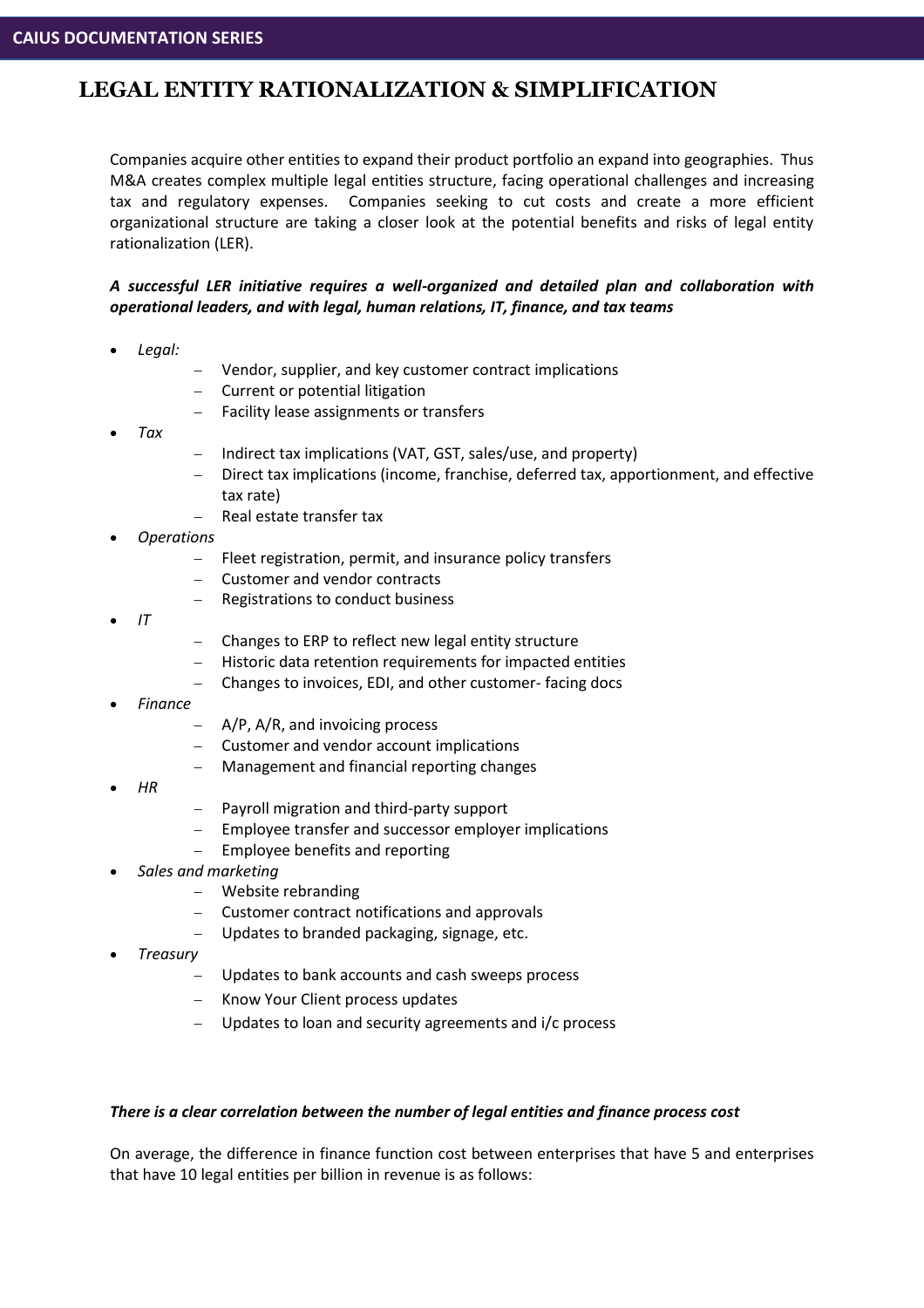- Performance management: \$398K per \$1B in revenue
- Transaction processing: \$394K per \$1B in revenue
- General accounting: \$319K per \$1B in revenue
- Tax and treasury: \$236K per \$1B in revenue
- Control and risk management: \$148K per \$1B in revenue

This can be a substantial undertaking

- CFO sponsorship is necessary
- CEO endorsement may be warranted
- Board communications may be required

#### Objectives:

- Reduce pre-tax recurring costs and regulatory burdens by simplifying the legal entity structure
- Costs associated with separate entity audited Statutory Financial Statements is a quickly captured savings point
- Streamline intercompany transactions (e.g., transfer pricing and transaction costs)
- Create opportunities to reduce costs through process improvement, standardization, and harmonization
- Develop policies and procedures to maintain a lean structure
- Create efficient tax profile
- Impact on corporate tax rate and cash tax positions
- Consistent tax policy across products and services
- Create a legal entity structure which is flexible and facilitates the integration of acquired businesses and more closely aligns with the future state business operating structure
- Have "one face" to the customer
- Improve legal, financial statement and tax data integrity risk management
- Streamline, standardize, and harmonize critical business processes to avoid waste of internal existing debt covenants

*First, whiteboard a legal entity structure that aligns with business in a tax efficient manner, ignoring existing structure.*

*Then develop a roadmap from existing structure to "straw man", making any required adjustments.*